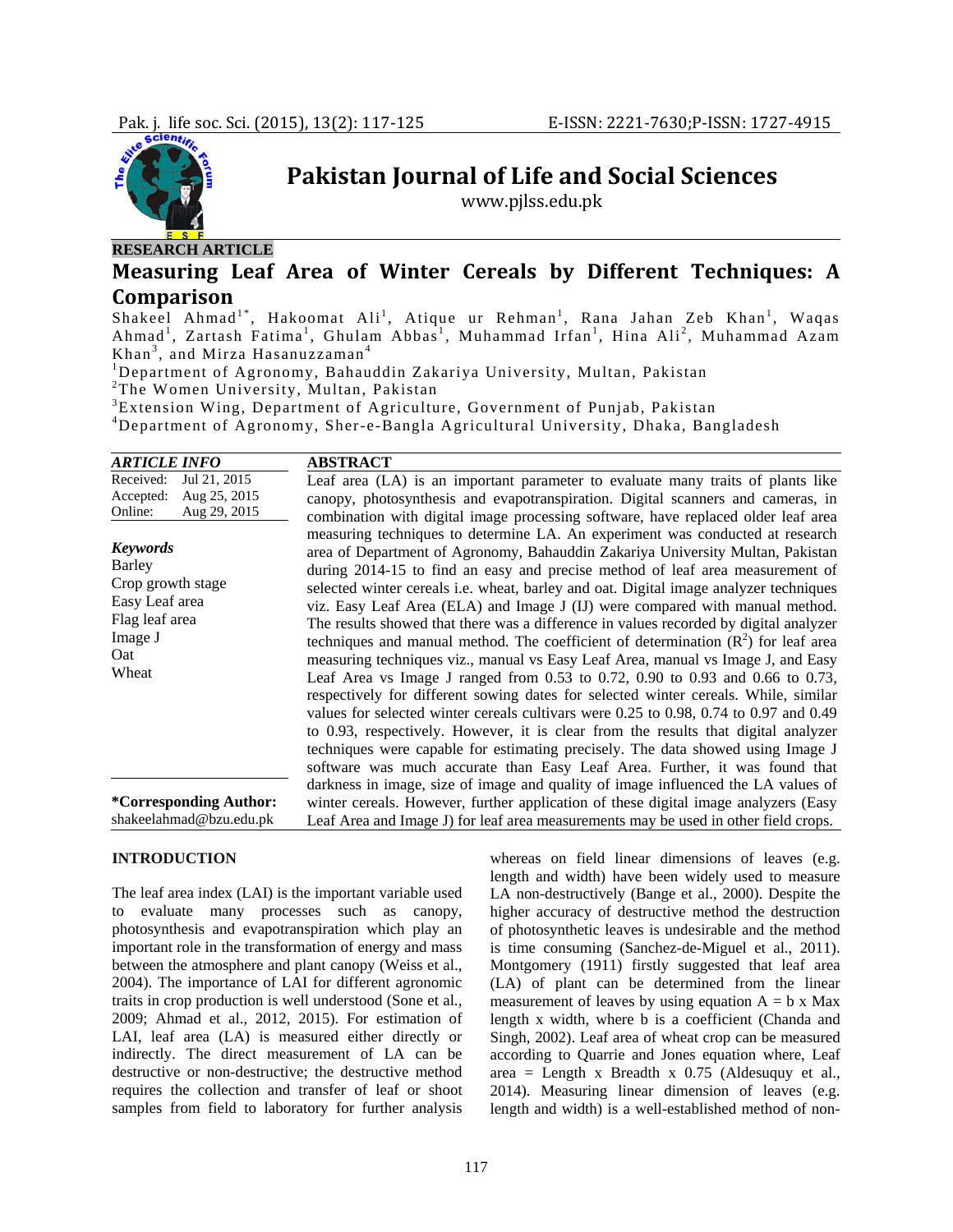destructive determination of LA of sunflower crop (Bange et al., 2000). The LAI of different crops depends upon cultivar, different development stages and also on season. The LA is strongly dependent on the local weather conditions and management practices (Jonckheere et al., 2004). Other type of non-destructive direct methods are based on empirical relationship of LA and other variables of the leaf; however, a calibration curve is required before the examination of leaf, but the results are less accurate (Sanchez-de-Miguel et al., 2011).

For indirect measurements of LAI, the plant canopy analyzer, (LAI-200: LI-COR, Lincoln, Nebraska, USA) is widely used apparatus (van Wijk and Williams, 2005). Moreover, Delta-T Devices SunScan meter is another canopy analyzer which use the basic procedure for determining LA from the incoming light above and under the plant canopy. (Potter et al., 1996; Sone et al., 2009).

Many methods have been used to determine LA and several researchers develop procedures that work best with given crop. These methods include mechanical planimeter (Donovan et al., 1958), weight of image (Carleton et al., 1965) and length x width measurement (Donald, 1963). While conceive method include resistance of air flow (Mayland, 1969) and an electric instruments which is for the measurement of nondestructive leaf area, leaf width and leaf length (Wolf et al., 1972). Direct measurement method of LA such as destructive sampling, give more exact LAI values (Potithep et al., 2013).

Digital scanners and cameras, in combination with digital image processing software, have replaced older LA measuring methods to determine leaf area (Abràmoff et al., 2004; Easlon and Bloom, 2014) and a variety of computer based image analyzer, instrument and software are used (Brodny et al., 1986) that are more quick and accurate (Daughtry, 1990). However these software's are only suitable for small plants with few number of leaves (Pandey and Singh, 2011). Image J is the most common software that is used for LA measurements, which use a threshold based pixel count measurement to determining LA however, it may requires serious input and often has faced some difficulties in differentiating leaves from their background (Easlon and Bloom, 2014). Image J program is the innovation of Wayne Rasband of the Research Service Branch, National Institute of Mantel Health, in Brthesda, Mary-land, USA.

Easy Leaf Area is a digital image analyzer software which uses a sequence of thresholding, color ratios and connected component to analyze the LA in a single image within few seconds with little user inputs and the result of leaf area sample are saved in Spreadsheetready CSV format (Easlon and Bloom, 2014). The LAI of different crops depends upon cultivar composition

and environmental conditions. The LA is strongly dependent on the local weather conditions and management practices (Jonckheere et al., 2004). Thus we used different cultivars on different sowing dates to accommodate the environment and genotype specific changes.

In our experiment, we tried to find out the comparative performance of various leaf area measuring techniques (both destructive and non-destructive); manually and two software's viz. Image J and Easy Leaf Area.

In our experiment, we tried to find the most accurate, simple and time saving technique from destructive and non-destructive methods for winter cereals (wheat, barley and oat) in the field conditions.

# **MATERIALS AND METHODS**

**Experimental Site**: A field experiment was conducted at Agriculture Research Farm, Department of Agronomy at Bahauddin Zakariya University Multan, Pakistan. The experiment was conducted during winter 2014-15 located at 30.15 °N, 71.30 °E and at an elevation of 122 m from sea level. The soil was characteristically loamy with pH about 8. Annual average temperature was between 25-40°C and annual precipitation was 127 mm. The further detailed description of the experimental site can be found in our previous studies (Ahmad et al., 2012, 2015). The weather data during the growing season of winter cereals are presented in Figure 1.

**Land preparation:** The land was ploughed with Rotavator to pulverize and to destroy the stubbles of previous crop and weeds. Before sowing winter cereals, land was cultivated 3-4 times to prepare fine seedbed. One irrigation (Rouni) was applied before sowing to provide moisture to seed at initial stage. Crops were sown with manual hand hoe.

**Experimental procedure:** Three wheat cultivars viz. Sahar-2006, Faisalabad-2008 and Punjab-2011, two cultivars of barley viz. BO 7722, Haider 93 and oat cultivars like viz. CK-01, Ravi were planted at three different sowing dates with interval of 15 days starting from  $15<sup>th</sup>$  November to  $20<sup>th</sup>$  December. Net plot size was 3 m x 2 m and the experiment was repeated thrice. Recommended dose of fertilizer was applied at the time of sowing (1/3 of Urea and whole amount of DAP) and remaining (2/3 of Urea) was applied with  $1<sup>st</sup>$  and  $2<sup>nd</sup>$ irrigations, respectively. Irrigation was applied after interval of 25 to 30 days. To remove weeds, hoeing was done after 35 days of sowing.

**Collection of data:** Three plants of wheat, oat and barley were randomly selected and harvested from each experimental unit. Leaves were separated from stem and weighted on electric balance.

**LA measurement using manual method:** One gram of leaf sample was taken and dimensions of each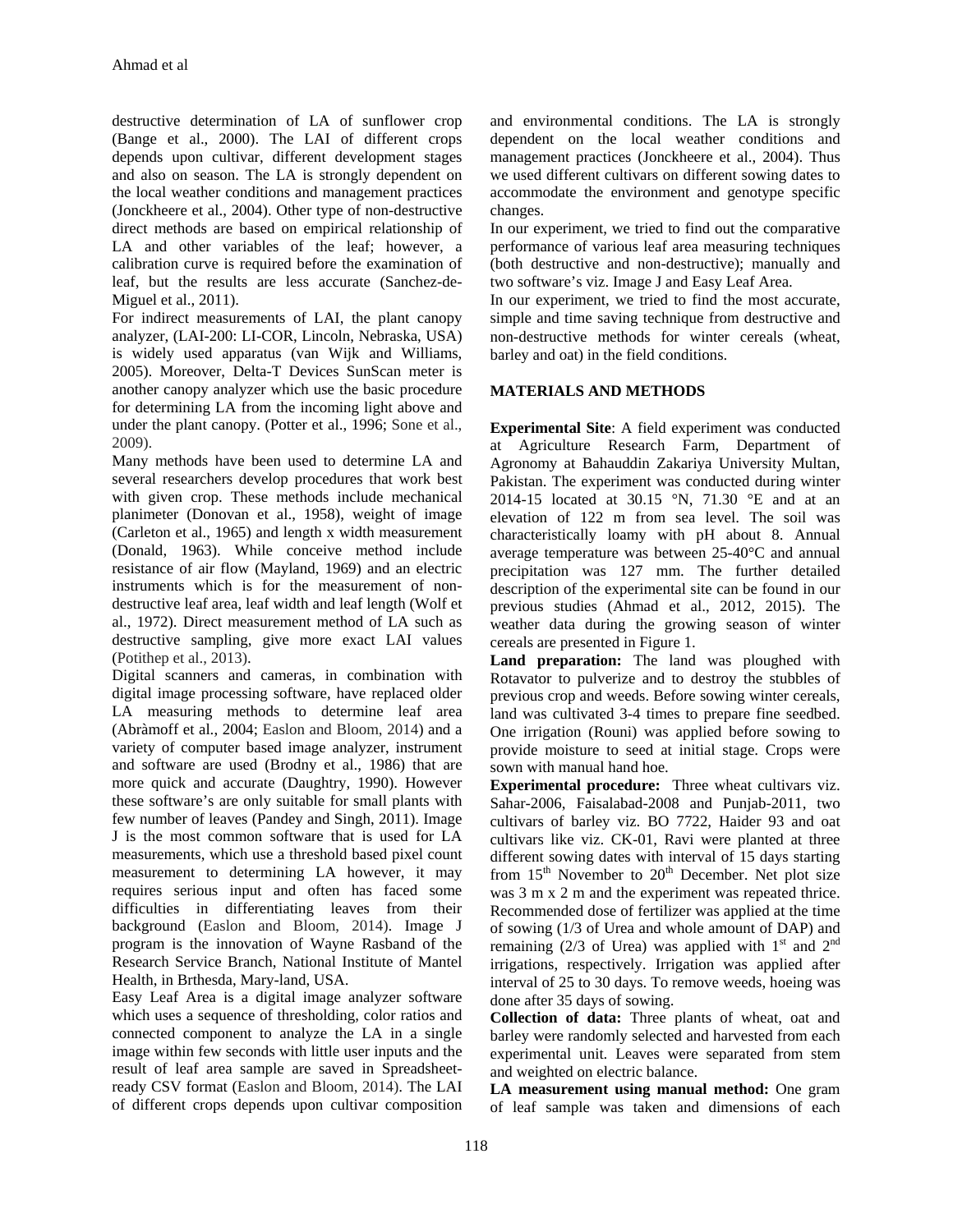sample were measured. For this, piece of flag leaf was placed on a plane page and its length and width were measured from two different positions. Then LA was calculated by following formula; Leaf Area  $=$  (length x width) x b

**LA measurement using Image J Software:** Later on, the weighted sample was placed on a white sheet and the picture was captured with the help of digital camera which was used in Image J for LA measurements. The pictures were transferred to the laptop using bluetooth function for further analysis through Image J software. Complete procedure of Image J is shown in Figure 2. Following steps were carried by Image J.

Selected picture was placed in Image J (Fig. 2; Step 1). A one cm line was drawn by ruler to see the pixels in one cm. usually one centimeter scale carried 96 to 120 pixels according to picture quality (Fig. 2; Steps 2, 3). Then from toolbar, threshold color was adjusted in such a way that boundary of leaf was appeared red usually the reading of brightness is between 30 and 150 for wheat. It varies from leave to leave and crop to crop. (Fig. 2; Steps 4, 5)

Firstly, we selected wand Tool from the main bar to select tolerance, then 8 connected option for mode was selected and value of "25" was written in Tolerance box and pressed ok (Fig. 2; Step 6). After that it was proceeded as following; (a) Analysis  $>$  Tool  $>$  ROI Manager; All leaves images were selected one by one and added into ROI manager (Fig. 2; Step 7). An option of "Measure" from the ROI manger was pressed and LA was obtained of all samples (Fig. 2; Step 7). Then for final mean value to result > an option of "Summarize" was pressed to find mean of whole sample. Final value of LA was in cm (Fig. 2; Step 8).

**LA measurement using Easy Leaf Area Software:** A one gram piece of leaf placed on plain paper along with a red paper piece of 2 x 2 and picture was captured.

Stepwise procedure is shown in Fig. 3 (Steps 1-5). Captured images of leaves were placed into Easy Leaf Area Software. Then clicked "auto-setting" or analyze with current settings. LA value was appeared at top of screen Fig. 3. To open result sheet into excel option of "open output csv file" was clicked (Fig 3; Step 5).

## **RESULTS**

Leaf area recorded by different techniques was significantly varied among treatments. In wheat crop, maximum flag leaf area (119.93 cm<sup>2</sup>) was recorded with Easy Leaf Area in a treatment that was shown on 20<sup>th</sup> November followed by manually recorded leaf area  $(105.75 \text{ cm}^2)$  with sowing date of  $20^{\text{th}}$  November. The minimum flag leaf area of wheat  $(9.73 \text{ cm}^2)$  was recorded with Image J on sowing date of  $20<sup>th</sup>$  December and it was statistically at par those of Easy Leaf Area and manual method (Fig. 4; a, c). Leaf area recorded for



**Fig. 1: Daily maximum and minimum temperatures, rainfall and solar radiation during winter cereals growing season at Multan during 2014-15.** 

second sowing date i.e.  $05<sup>th</sup>$  December was more with Easy Leaf Area, however, it was not significant from other methods. Similar trend was recorded for leaf area per plant of wheat (Fig. 4; b, d). Flag leaf area of different wheat cultivars was recorded maximum with manual method (Fig. 4; a, c). Flag leaf area of wheat cultivars recorded by different digital software's was almost similar to each other; however, these software's could not record leaf area as much as recorded with manual method. Similar trend was recorded in leaf area per plant of different wheat cultivars (Fig. 4; b, d). The 1:1 lines for sowing dates and cultivars for wheat crop are presented in Figure 5. The coefficient of determination  $(R^2)$  for sowing dates between various LA measuring techniques, viz., manual and Easy Leaf Area, manual and Image J and Easy Leaf Area and Image J were 0.53, 0.93 and 0.66, respectively (Fig. 5; a, b). The similar values for wheat cultivars were 0.25, 0.74 and 0.63, respectively (Fig. 5; c, d).

In barley, LA recorded by different techniques was significant varied among treatments. The maximum flag leaf area of barley  $(45.24 \text{ cm}^2)$  was recorded with manual method in sowing date of  $05<sup>th</sup>$  December followed by Image J  $(36.24 \text{ cm}^2)$ . Similar trend was in crop sown on  $20<sup>th</sup>$  November, however, crop sown on 20<sup>th</sup> December recorded statistically similar flag leaf area with different measuring technique (Fig. 4; e, g).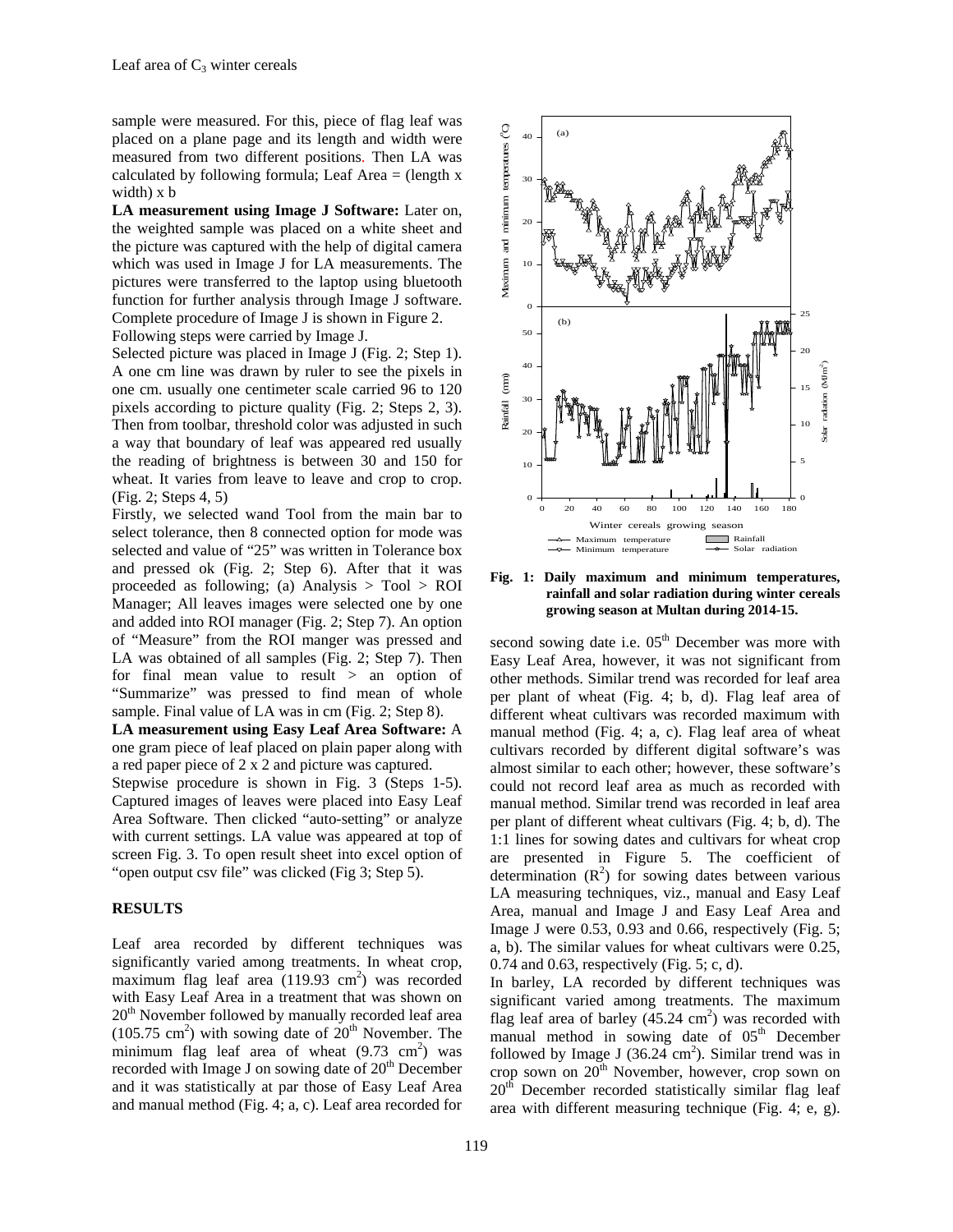

# **Step 1:** Open Image J **Step 2:** Select the sample picture

| 上                                            |                                    | Open                              |                          |                   |  |
|----------------------------------------------|------------------------------------|-----------------------------------|--------------------------|-------------------|--|
| Look in:                                     | Variety 2                          |                                   | $\overline{\phantom{0}}$ | $\leftarrow$ E or |  |
| Recent places                                |                                    |                                   |                          |                   |  |
| Doaldop<br>$\frac{1}{2}$<br><b>Libraries</b> | Results V2 P1.txt                  | Results V2 P2.bt                  |                          |                   |  |
| My Computer                                  |                                    |                                   |                          |                   |  |
| Network.                                     | V <sub>2</sub> P <sub>2</sub> .jpg | V <sub>2</sub> P <sub>1.jpg</sub> |                          |                   |  |
| File name:                                   |                                    |                                   | $\overline{ }$           | Open              |  |
| Files of type:                               | All Files (**)                     |                                   | $\overline{\phantom{0}}$ | Cancel            |  |





**Step 5:** Adjust red color with threshold **Step 6:** Set the Tolerance Value



**Step 7:** Open ROI Manager and add leaf **Step 8:** Result of Image J



**Fig. 2: Leaf area measuring steps by Image J** 







| File<br><b>Fdit</b><br>Font<br>Results |       |        |        |      |       |         |  |
|----------------------------------------|-------|--------|--------|------|-------|---------|--|
|                                        | Label | Area   | Mean   | Mode | Min   | Max     |  |
|                                        |       | 38.864 | 85.300 | 85   | 43    | 113     |  |
| 2                                      |       | 28.399 | 85.466 | 85   | 53    | 118     |  |
| з                                      | Mean  | 33.631 | 85.383 | 85   | 48    | 115,500 |  |
| 4                                      | SD    | 7.400  | 0.117  | Ω    | 7.071 | 3.536   |  |
| 5                                      | Min   | 28.399 | 85.300 | 85   | 43    | 113     |  |
| 6                                      | Мах   | 38.864 | 85.466 | 85   | 53    | 118     |  |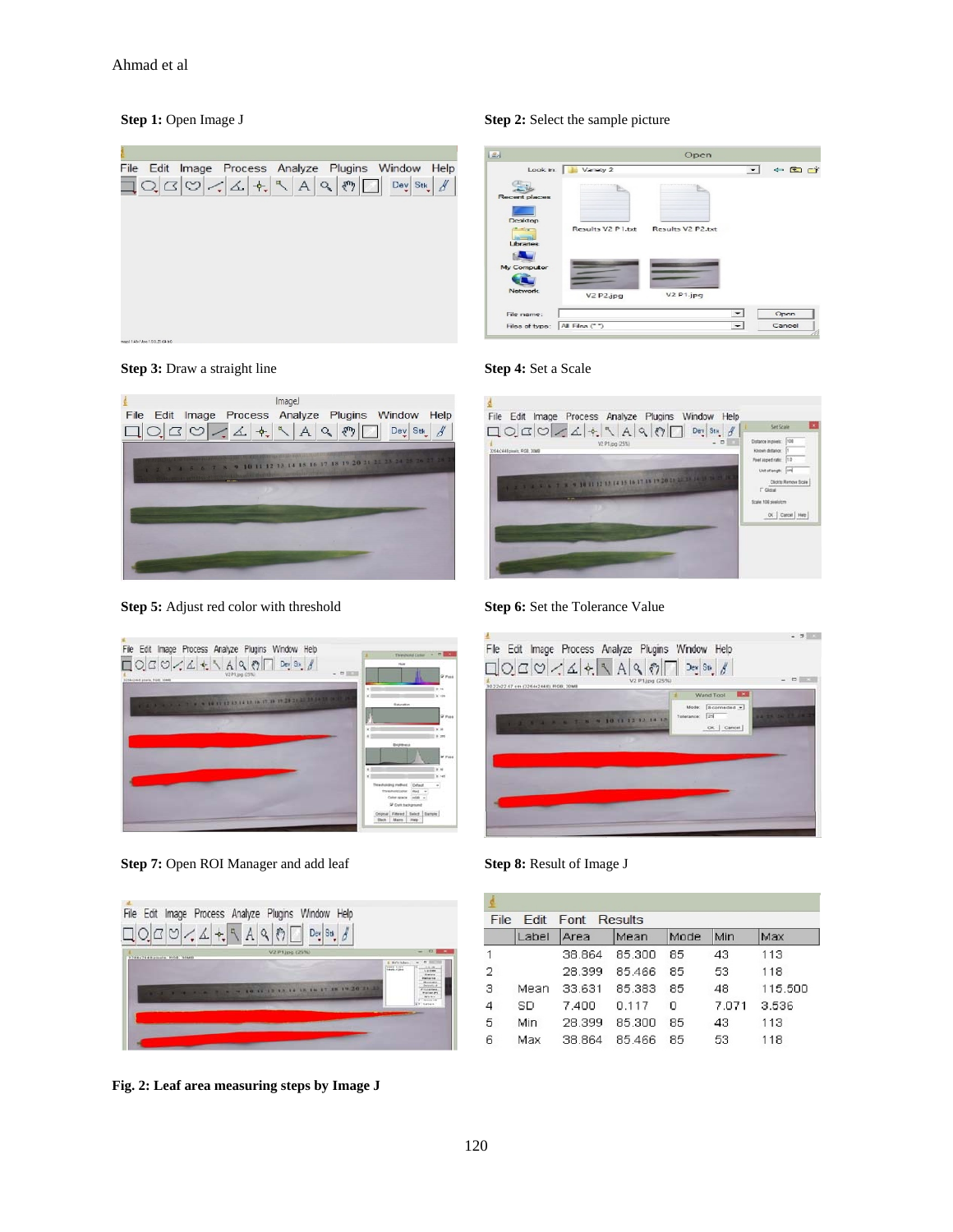### **Step 1:** Open leaf area software **Step 2:** Open the folder





**Step 5**: Final image of ELA software **Step 6:** Result sheet of ELA



**Fig. 3: Leaf area measuring steps by Easy Leaf Area** 

The LA per plant was recorded maximum with manual method in all sowing dates and it was significantly higher than other techniques. Digital software technique recorded similar leaf area per plant on different sowing dates (Fig. 4; f, h).



### **Step 3:** Select the image **Step 4:** Select Auto Analysis







In barley cultivars, flag leaf area recorded by manual method was significantly higher than digital software techniques which were at par with each other. Similar trend was recorded in case of leaf area per plant. The 1:1 lines for barley crop sowing dates and cultivars are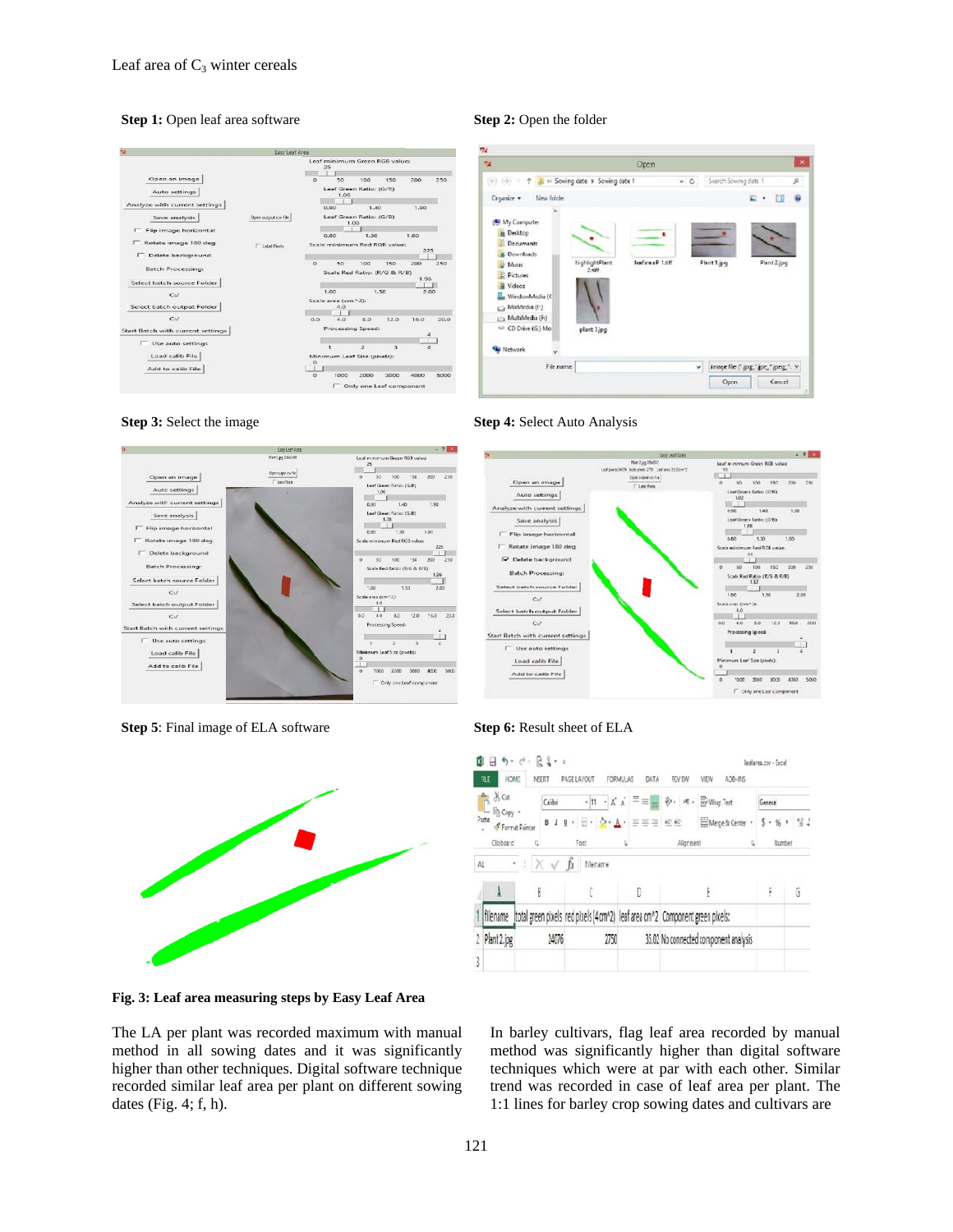

**Fig. 4: Wheat, barley and oat flag leaf area and leaf area plant-1 as affected by sowing dates for wheat (a, b), barley (e, f) and oat (i, j) and cultivars for wheat (c, d), barley (g, h) and oat (k, l). Bars represent the standard error.** 

presented in Figure 5. The coefficient of determination  $(R<sup>2</sup>)$  for sowing dates between various leaf area measuring techniques, viz., manual and Easy Leaf Area, manual and Image J and Easy Leaf Area and Image J were 0.59, 0.96 and 0.72, respectively (Fig. 5; e, f). The similar values for barley cultivars were 0.58, 0.92 and 0.49, respectively (Fig. 5; g, h).

In oat, maximum leaf area recorded by manual method followed by Image J in first sowing date. Easy Leaf Area recorded minimum flag leaf area in  $1<sup>st</sup>$  sowing date. In crop sown on  $5<sup>th</sup>$  and  $20<sup>th</sup>$  December all leaf area measuring technique recorded similar flag leaf area (Fig. 4; i, k). Similar trend was observed recorded in leaf area per plant (Fig. 4; j, l). In oat cultivars, Ravi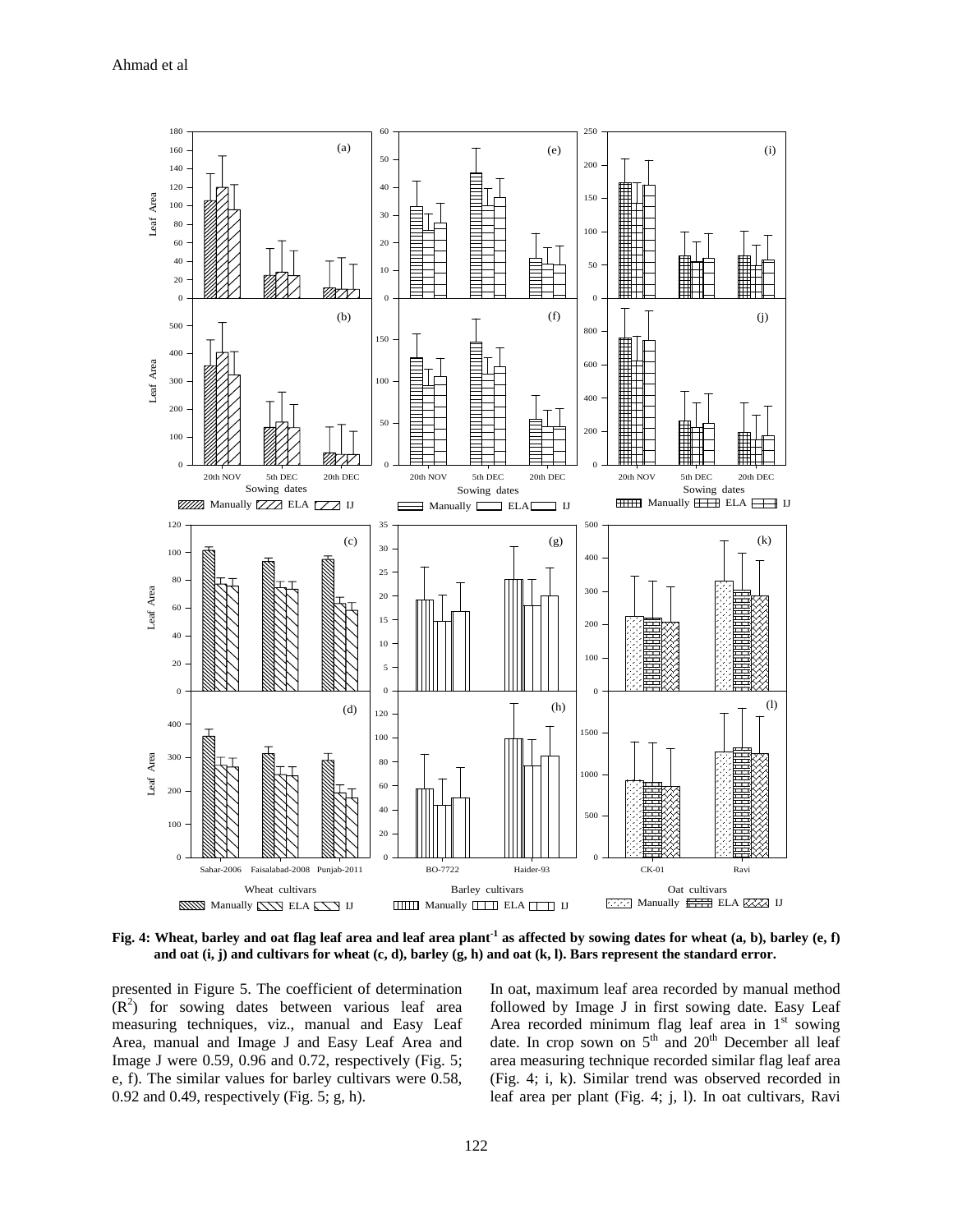

**Fig. 5: Wheat (a, b), barley (e, f) and oat (i, j) regression analysis for sowing dates. Wheat (c, d), barley (g, h) and oat (k, l) regression analysis for cultivars. Bars represent the standard error.** 

recorded more flag leaf area than CK-01 and all leaf area measuring technique were statistically at par with each other. Same trend was recorded in case of leaf area per plant. The 1:1 lines for sowing dates and cultivars of oat crop are presented in Figure 5. The coefficient of determination  $(R^2)$  for sowing dates between various leaf area measuring techniques, viz., manual and Easy Leaf Area, manual and Image J and Easy Leaf Area and

Image J were 0.72, 0.90 and 0.73, respectively (Fig. 5; i, j). The similar values for oat cultivars were 0.98, 0.97 and 0.93, respectively (Fig.  $5$ ; k, l).

## **DISCUSSION**

The results of experiment showed that the digital imaging software Image J and Easy Leaf Area have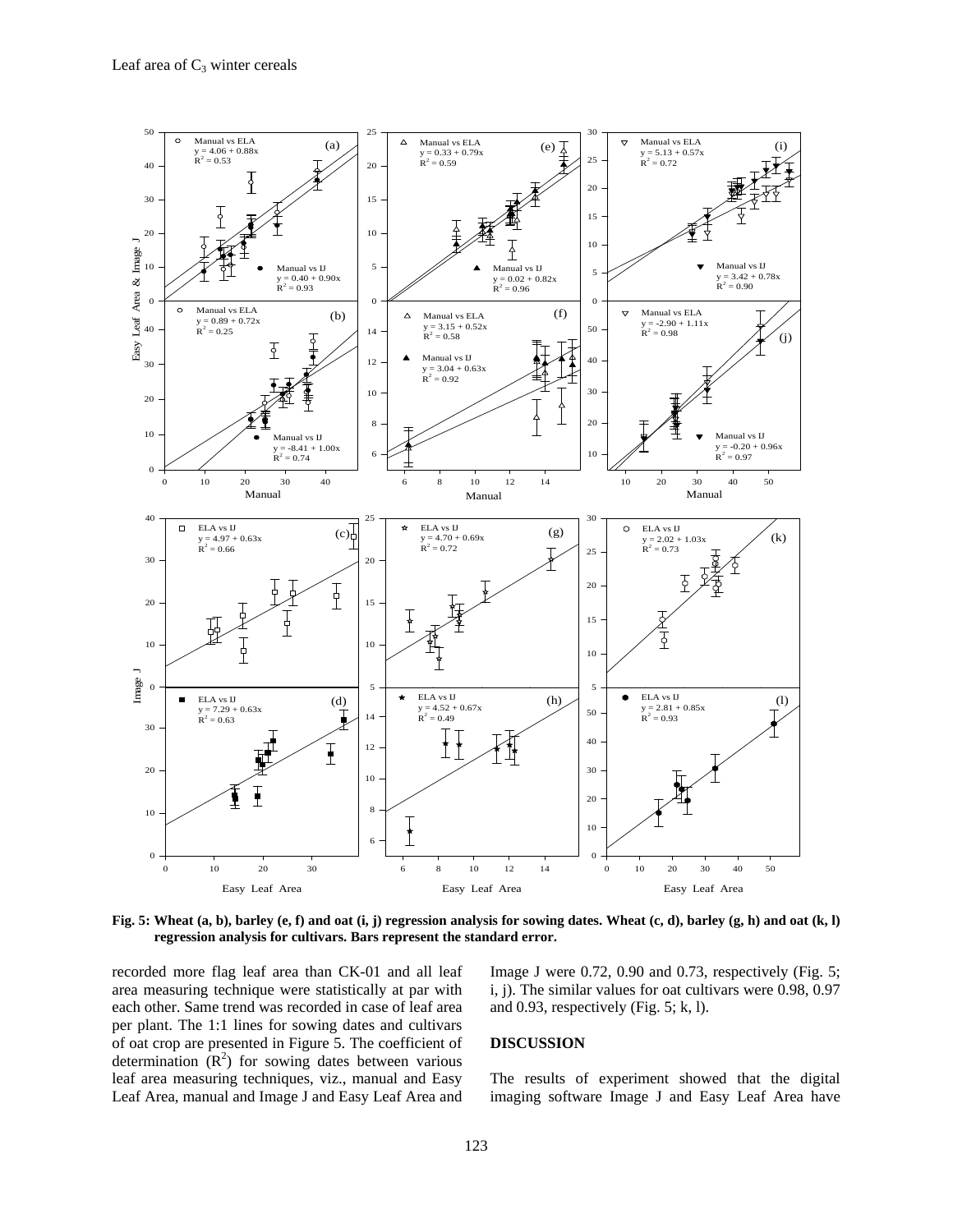good potential for estimating leaf area index of winter cereals. These methods performed well within a different range of leaf size. Destructive method is found time consuming and has less precision as compared to Image analyzer methods. Current measuring techniques in the area under discussion are Image J, Easy Leaf Area and manually method. The non-destructive image analyzer software, Image J took 3 minute and Easy Leaf Area less than 10 seconds, respectively to be analyzed (Easlon and Bloom, 2014). The Image J has higher input as compared to Easy Leaf Area and also detailed result of LA values of a plant. Intensity of light, angle of camera, quality of image are important for a precise result. In Easy Leaf Area, folded or twisted leaf could not analyzed accurately because of less clear image. Software was unable to calculate leaf area of green and red (calibration area) pixels (Kirk et al., 2009). It was observed in our experiment that less chlorophyll content in leaf sample recorded a lower value of leaf area due to yellowish color (Tsuda, 1999). The results of leaf area of selected winter cereals measured by Image J was found more accurate, however, the values recorded were less than manual method (Castillo et al., 2012). The performance of image analyzer methods for measuring leaf area of different crops has been well postulated in different studies (Strachan et al., 2005; Demarez et al., 2008; Liu and Pattey, 2010). However, it is of much importance to use accurate protocols for validation of basic principles of leaf area measurement (Wilhelm et al., 2000).

Digital image analyzer techniques were found easier as well as less time consuming. These were more useful for relatively narrow leaves. It shows their practicality not only for smaller leaves but also their affordability with minimal training. With an easy acquisition of leaf images, it is possible with digital image analyzer techniques to get more rigorous crop informations over a limited space and time (Liu and Pattey, 2010).

### **Conclusion**

Digital image analyzer non-destructive techniques, viz. Image J and Easy Leaf Area are less time consuming and easier to use as compared to manual or destructive method.

## **Acknowledgement**

The research work was financially and institutionally supported by Bahauddin Zakariya University, Multan, Pakistan.

# **REFERENCES**

- Abràmoff MD, PJ Magalhães and SJ Ram, 2004. Image processing with Image. Journal of Biophotonics International, 11: 36-43.
- Ahmad S, H Ali, M Ismail, MI Shahzad, M Nadeem, MA Anjum, M Zia-Ul-Haq, N Firdous and MA Khan, 2012. Radiation and nitrogen use

efficiencies of  $C_3$  winter cereals to nitrogen split application. Pakistan Journal of Botany, 44: 139-149.

- Ahmad S, I Raza, D Muhammad, H Ali, S Hussain, H Dogan and M Zia-Ul-Haq, 2015. Radiation, water and nitrogen use efficiencies of *Gossypium hirsutum* L. Turkish Journal of Agriculture and Forestry, 39: 825-837.
- Aldesuquy H, Z Baka and B Mickky, 2014. Kinetin and spermine mediated induction of salt tolerance in wheat plants: Leaf area, photosynthesis and chloroplast ultrastructure of flag leaf at ear emergence. Egyptian Journal of Basic and Applied Sciences, 1: 77-87.
- Bange MP, GL Hammer, SP Milroy and KG Rickert, 2000. Improving estimates of individual leaf area of sunflower. Agronomy Journal, 92: 761- 765.
- Brodny U, RR Nelson and LV Gregory, 1986. Residual and interactive expressions of "defeated" wheat stem rust resistance genes. Phytopathology, 76: 546-549.
- Carleton AE and WH Foote, 1965. A comparison of methods for estimating total leaf area of barley plants. Crop Science, 5: 602-603.
- Castillo OS, EM Zaragoza, CJ Alvarado, MG Barrera and SN Dasgupta, 2012. Foliar area measurement by a new technique that utilizes the conservative nature of fresh leaf surface density. arXiv preprint arXiv:1212.5761.
- Chanda SV and YD Singh, 2002. Estimation of leaf area in wheat using linear measurements. Plant Breeding and Seed Science, 46: 75-79.
- Daughtry CS, 1990. Direct measurements of canopy structure. Remote Sensing Reviews, 5: 45-60.
- Demarez V, S Duthoit, F Baret, M Weiss and G Dedieu, 2008. Estimation of leaf area and clumping indexes of crops with hemispherical photographs. Agricultural and Forest Meteorology, 148: 644-655.
- Donald CM, 1963. Competition among crop and pasture plants In: Advances of Agronomy, Vol 15, Academic Press Publication, New York pp: 1-114
- Donovan LS, AI Magee and W Kalbfleisch, 1958. A photoelectric device for measurement of leaf areas. Canadian Journal of Plant Science, 38: 490-494.
- Easlon HM and AJ Bloom, 2014. Easy Leaf Area: Automated digital image analysis for rapid and accurate measurement of leaf area. Applications in Plant Sciences, 2: doi: 10.3732/apps.1400033.
- Jonckheere I, S Fleck, K Nackaerts, B Muys, P Coppin, M Weiss and F Baret, 2004. Methods for leaf area index determination. Part I: Theories,